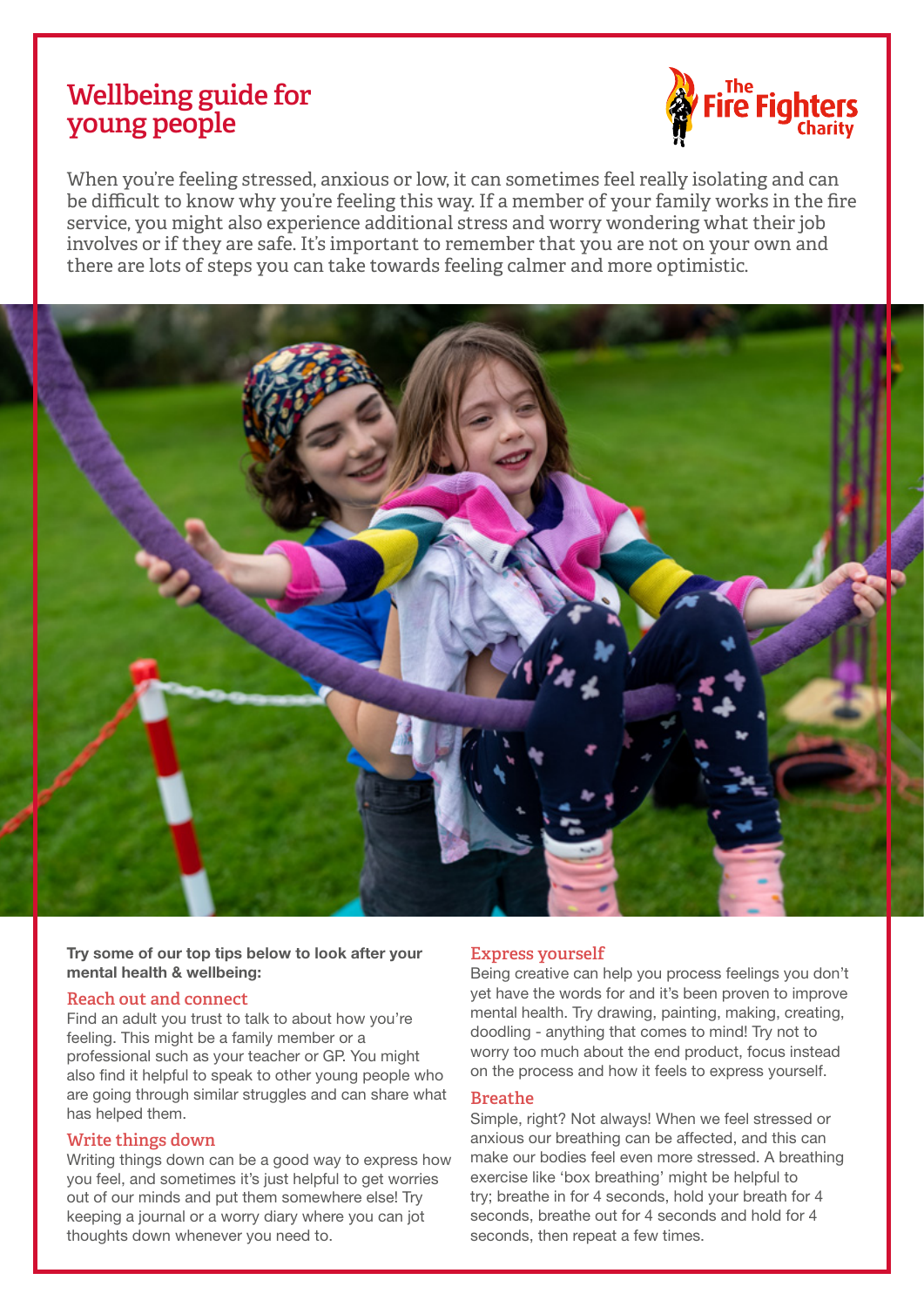Listening to a relaxation or breathing exercise can help too. We recently introduced three sound benches at each of our centres. They play a short soundscape, accessed through a button on the bench, which forms a guided breathing exercise aimed at reducing stress, improving wellbeing and aiding relaxation.

#### **Be mindful**

Being mindful means fully paying attention to what you're doing or what is happening in the present moment. It's the opposite of doing something quickly or trying to multi-task. Try slowing right down and taking a minute to notice 3 things you can see, 3 things you can hear and 3 things you can feel.

#### **Be in nature**

Connecting with nature can be a helpful way to look after ourselves. Try being mindful in nature by noticing what wildlife, flowers or insects you can see and see it as a time to slow down.

# **Get enough sleep**

Sleep helps our bodies to rest, repair and process - we can't survive without it! Most young people need 8-10 hours' sleep for their bodies to feel properly rested. Without it, you may find yourself irritable, unable to concentrate, emotional and feeling physically unwell. Try having at least an hour away from any bright screens before bed and do something relaxing, such as reading or taking a bath.





# **Eat well**

The food we eat has a big impact on the way we feel. Try to eat a varied diet with plenty of fruit and vegetables, drink lots of water and try to cut out too much caffeine, sugar or processed foods. Breakfast is very important too and really is the most important meal of the day, so be sure to make time in the morning for it.

#### **Exercise**

Exercise can release feel-good hormones, so it's a great idea to get out and get active. Cycling, swimming, surfing, paddleboarding, skateboarding or playing competitive sports are a few examples, but the options are endless. Pick something you enjoy and find fun and maybe even encourage some family or friends to give it a go too!

#### **Be self-compassionate**

Make sure you are kind to yourself and avoid being too self-critical. It can be helpful to think, 'what would I say to a friend if they were feeling this way?' We're often more compassionate to others than we are to ourselves. Try to give yourself a break and do something enjoyable, whatever that means to you.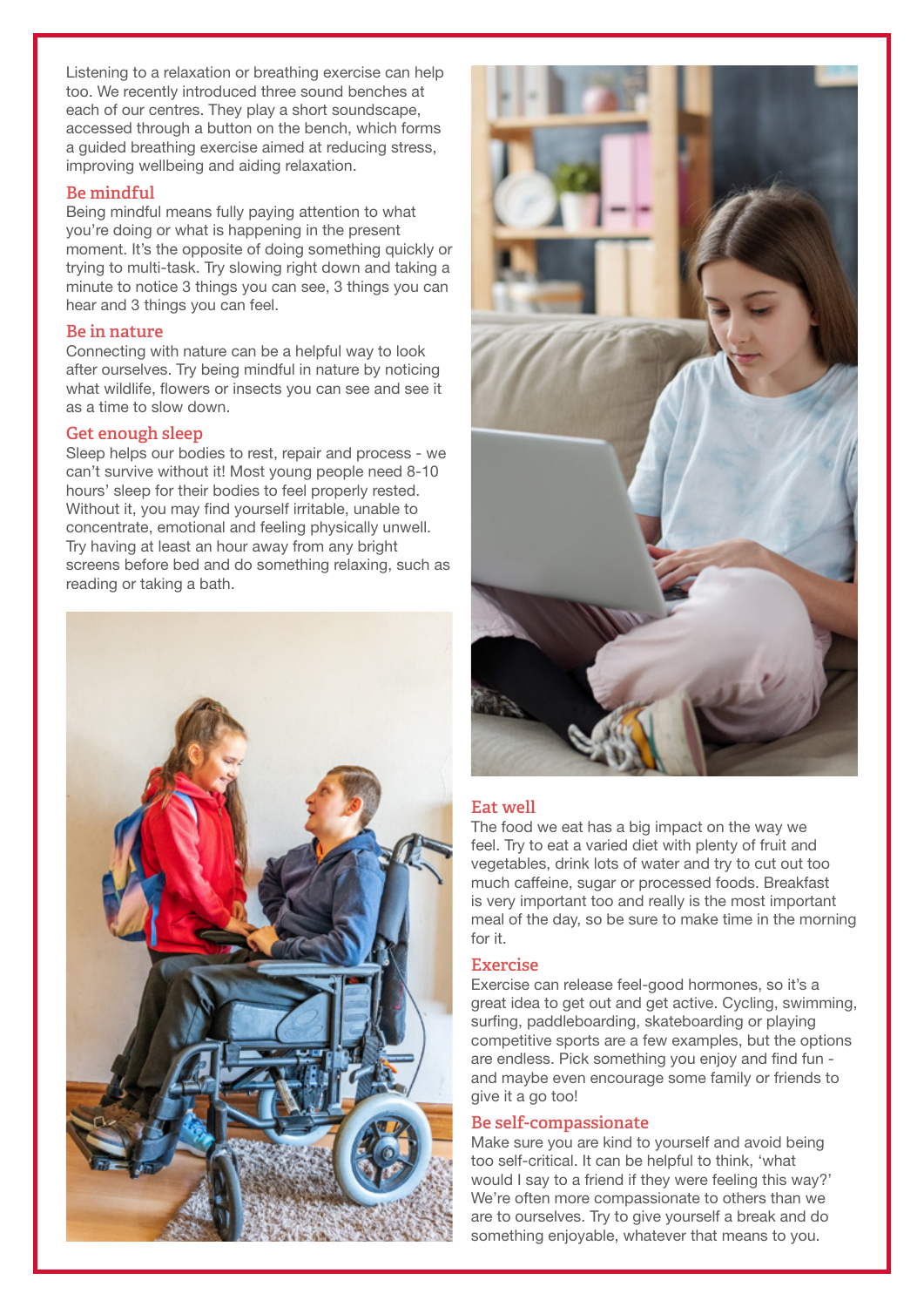# **Show gratitude**

Adopting an 'attitude of gratitude' can help you to feel calmer and will release feel-good hormones in our body. It isn't about you ignoring the difficulties you're facing in life, but rather finding things to be grateful for even during difficult times. Try keeping a gratitude journal and writing down three things you're grateful for every other day, even small things count.

# **Further support**

If you need additional support with your general mental health and wellbeing, the following organisations might also be able to support you:

1.Young Minds: [www.youngminds.org.uk](http://www.youngminds.org.uk)

2.Kooth: [www.kooth.com](http://www.kooth.com)

3.The Mix: [www.themix.org.uk](http://www.themix.org.uk)

4.Childline: [www.childline.org.uk](http://www.childline.org.uk)

5.Samaritans: [www.samaritans.org](http://www.samaritans.org)

# **Keeping safe online**

So much of our lives are now spent online and it can be a great way to connect with others, learn new things or have fun. To make sure you stay safe online, check out some top tips and resources from the UK Safer Internet Centre [here](https://saferinternet.org.uk/guide-and-resource/young-people/resources-for-11-19s).

# **Neurodiversity:**

We all experience and interact with the world differently and there's no one right way to be! Neurodivergent people (those with ADHD, autism, dyslexia and learning disabilities, for example) can interpret the world in unique ways that, whilst sometimes create challenges, can also be beneficial and lead to creative and new ways of seeing things.

There are many organisations that can support you and your family if you are neurodivergent. Here are just a few suggestions:

- 1.[Disabilities and learning differences](https://www.childline.org.uk/info-advice/you-your-body/disability-learning-differences/)
- 2.[Learning disabilities and syndromes](https://www.themix.org.uk/your-body/learning-disabilities-syndromes)
- 3.[Autism](https://www.autism.org.uk/what-we-do/support-in-the-community/family-support)
- 4.[Dyslexia](https://www.bdadyslexia.org.uk/advice/children)

# **Puberty:**

Puberty happens when our bodies develop and change as we become an adult. This causes hormonal changes that alter our body physically and affect our mental health, and there may be times when you feel more anxious, angry, or upset. You might feel uncomfortable with how your body is changing and your sense of who you are in the world may start to change too.

These are all normal ways to feel during puberty, so make sure that you take time out to have some fun and connect with others. For more information, check out the link below:

#### [www.brook.org.uk/your-life/puberty/](http://www.brook.org.uk/your-life/puberty/)

#### **Young carers:**

You may have to care for another person who, due to illness, disability, a mental health problem or addiction, cannot cope without your support. This is a big responsibility to hold when you're also trying to attend school and look after yourself. Click on the links below to see how you can get support if you are a young carer:

- [Young Minds](https://www.youngminds.org.uk/young-person/coping-with-life/young-carers/)
- [Sidekick](https://sidekick.actionforchildren.org.uk/?_ga=2.263811084.1679054268.1652865874-1965102888.1652865874)

# **LGBTQ+:**

You might already identify as LGBTQ+ or maybe you're just exploring your identity and place in the world right now. Wherever you are on your journey, it can be helpful to connect with other young people who feel like you and get advice on topics such as coming out and navigating the difference between gender identity and sexual orientation. Below you'll find some helpful organisations to support both you and your family:

The Proud Trust: [www.theproudtrust.org/young](http://www.theproudtrust.org/young-people )[people](http://www.theproudtrust.org/young-people ) 

Trans specific support: [https://mermaidsuk.org.uk/](https://mermaidsuk.org.uk/young-people) [young-people](https://mermaidsuk.org.uk/young-people)

Parent support: <https://www.fflag.org.uk>